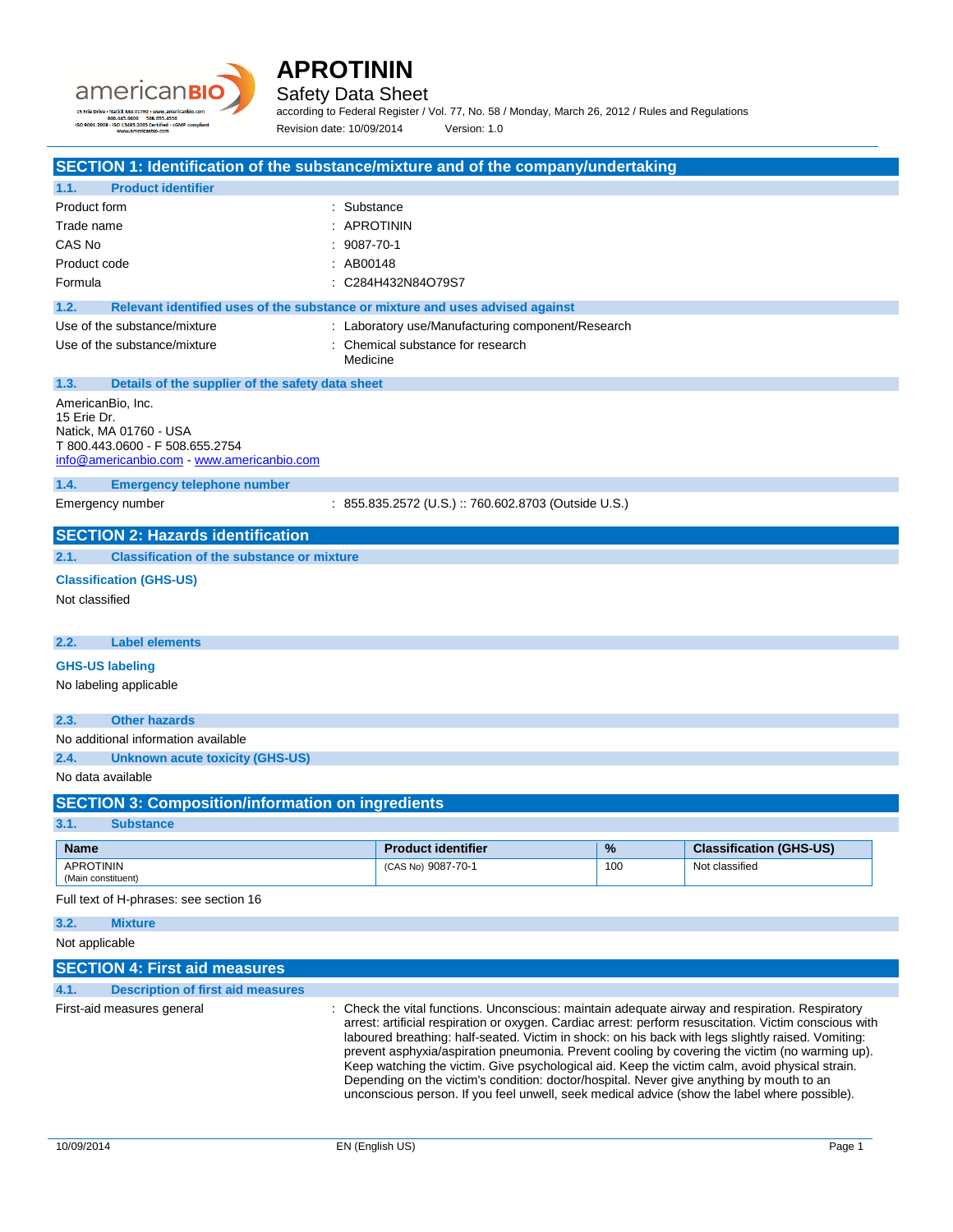### Safety Data Sheet

No additional information available

according to Federal Register / Vol. 77, No. 58 / Monday, March 26, 2012 / Rules and Regulations

| First-aid measures after inhalation                                 | : Remove the victim into fresh air. Respiratory problems: consult a doctor/medical service. Assure<br>fresh air breathing. Allow the victim to rest.                                                                                                                           |
|---------------------------------------------------------------------|--------------------------------------------------------------------------------------------------------------------------------------------------------------------------------------------------------------------------------------------------------------------------------|
| First-aid measures after skin contact                               | : Wash immediately with lots of water. Take victim to a doctor if irritation persists. Remove<br>affected clothing and wash all exposed skin area with mild soap and water, followed by warm<br>water rinse.                                                                   |
| First-aid measures after eye contact                                | : Rinse with water. Take victim to an ophthalmologist if irritation persists. Rinse immediately with<br>plenty of water. Obtain medical attention if pain, blinking or redness persist.                                                                                        |
| First-aid measures after ingestion                                  | : Rinse mouth with water. Call Poison Information Centre (www.big.be/antigif.htm). Consult a<br>doctor/medical service if you feel unwell. Ingestion of large quantities: immediately to hospital.<br>Rinse mouth. Do NOT induce vomiting. Obtain emergency medical attention. |
| 4.2.<br>Most important symptoms and effects, both acute and delayed |                                                                                                                                                                                                                                                                                |
| Symptoms/injuries                                                   | : Not expected to present a significant hazard under anticipated conditions of normal use.                                                                                                                                                                                     |
| Chronic symptoms                                                    | : ON CONTINUOUS/REPEATED EXPOSURE/CONTACT: Skin rash/inflammation. Respiratory<br>difficulties.                                                                                                                                                                                |
| 4.3.                                                                | Indication of any immediate medical attention and special treatment needed                                                                                                                                                                                                     |
|                                                                     |                                                                                                                                                                                                                                                                                |

**SECTION 5: Firefighting measures 5.1. Extinguishing media** suitable extinguishing media : Water spray. Polyvalent foam. ABC powder. Carbon dioxide. Foam. Dry powder. Carbon dioxide. Water spray. Sand. Unsuitable extinguishing media  $\qquad \qquad$ : Solid water jet ineffective as extinguishing medium. Do not use a heavy water stream. **5.2. Special hazards arising from the substance or mixture** Fire hazard **in the state of the START FIRE HAZARD**. Not easily combustible. In finely divided state: increased fire hazard. INDIRECT FIRE HAZARD. Heating increases the fire hazard. Explosion hazard **Explosion hazard** : DIRECT EXPLOSION HAZARD. Fine dust is explosive with air. INDIRECT EXPLOSION HAZARD. Dust cloud can be ignited by a spark. Reactivity **State of the Connuming: The Connuming: release of toxic and corrosive gases/vapours (nitrous vapours, sulphur oxides,** carbon monoxide - carbon dioxide). **5.3. Advice for firefighters** Precautionary measures fire **interpretent in the supposure to fire/heat**: keep upwind. Exposure to fire/heat: consider evacuation. Exposure to fire/heat: have neighbourhood close doors and windows. Firefighting instructions : Dilute toxic gases with water spray. Use water spray or fog for cooling exposed containers. Exercise caution when fighting any chemical fire. Avoid (reject) fire-fighting water to enter environment. Protection during firefighting : Heat/fire exposure: compressed air/oxygen apparatus. Do not enter fire area without proper protective equipment, including respiratory protection.

|                 | <b>SECTION 6: Accidental release measures</b>                       |                                                                                                                                                                                                                                                                               |  |  |  |
|-----------------|---------------------------------------------------------------------|-------------------------------------------------------------------------------------------------------------------------------------------------------------------------------------------------------------------------------------------------------------------------------|--|--|--|
| 6.1.            | Personal precautions, protective equipment and emergency procedures |                                                                                                                                                                                                                                                                               |  |  |  |
| 6.1.1.          | For non-emergency personnel                                         |                                                                                                                                                                                                                                                                               |  |  |  |
|                 | Protective equipment                                                | : Gloves. Protective clothing. Dust cloud production: compressed air/oxygen apparatus.                                                                                                                                                                                        |  |  |  |
|                 | Emergency procedures                                                | : Mark the danger area. Prevent dust cloud formation. No naked flames. Wash contaminated<br>clothes. Evacuate unnecessary personnel.                                                                                                                                          |  |  |  |
|                 | Measures in case of dust release                                    | : In case of dust production: keep upwind. Dust production: have neighbourhood close doors and<br>windows. Dust production: stop engines and no smoking. In case of dust production: no naked<br>flames or sparks. Dust: spark-/explosionproof appliances/lighting equipment. |  |  |  |
| 6.1.2.          | For emergency responders                                            |                                                                                                                                                                                                                                                                               |  |  |  |
|                 | Protective equipment                                                | : Equip cleanup crew with proper protection.                                                                                                                                                                                                                                  |  |  |  |
|                 | Emergency procedures                                                | : Ventilate area.                                                                                                                                                                                                                                                             |  |  |  |
| 6.2.            | <b>Environmental precautions</b>                                    |                                                                                                                                                                                                                                                                               |  |  |  |
|                 |                                                                     | Prevent entry to sewers and public waters. Notify authorities if liquid enters sewers or public waters.                                                                                                                                                                       |  |  |  |
| 6.3.            | Methods and material for containment and cleaning up                |                                                                                                                                                                                                                                                                               |  |  |  |
| For containment |                                                                     | : Contain released substance, pump into suitable containers. Plug the leak, cut off the supply.<br>Knock down/dilute dust cloud with water spray. Powdered form: no compressed air for pumping<br>over spills.                                                                |  |  |  |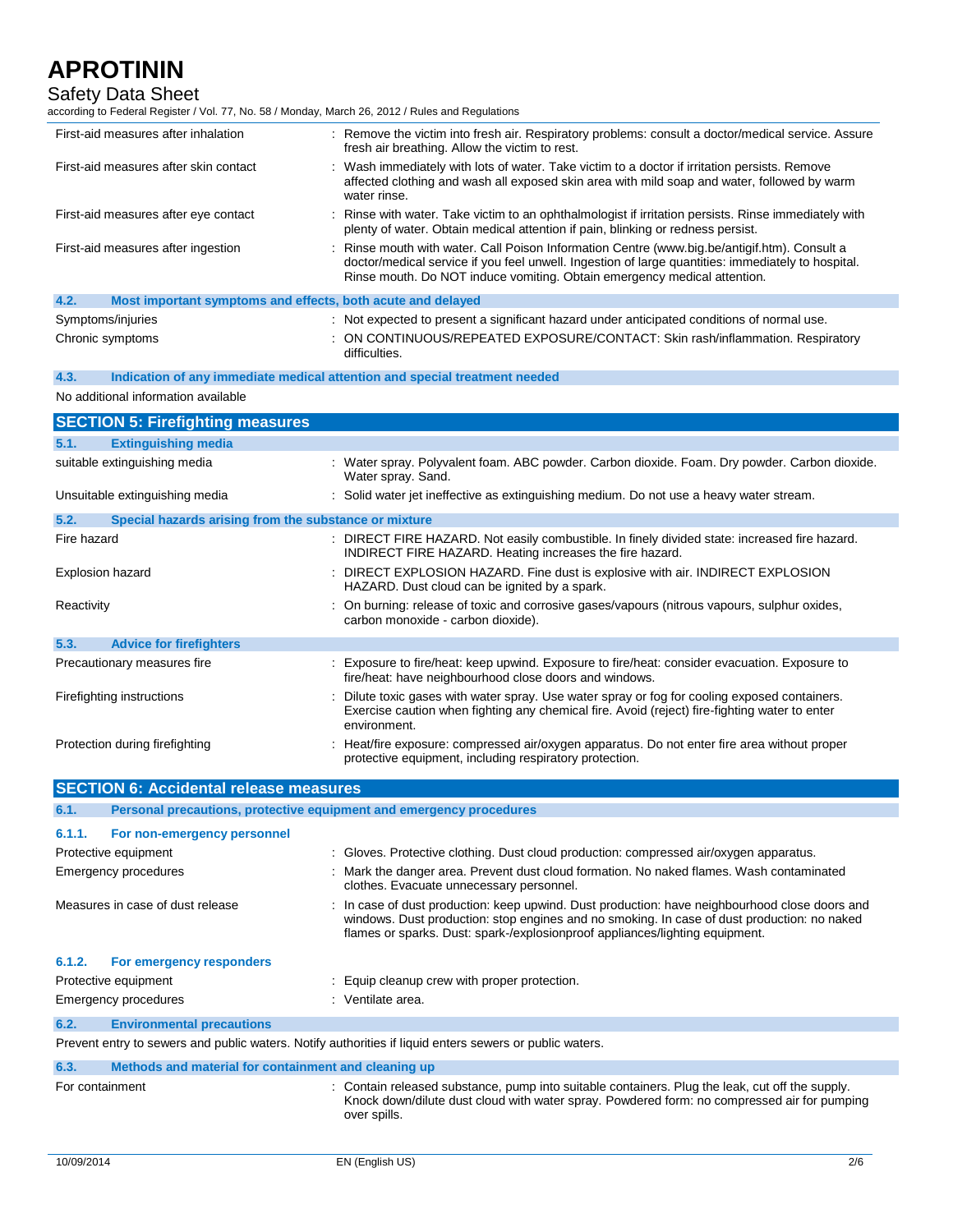Safety Data Sheet

according to Federal Register / Vol. 77, No. 58 / Monday, March 26, 2012 / Rules and Regulations

Methods for cleaning up : Prevent dust cloud formation. Scoop solid spill into closing containers. Powdered: do not use compressed air for pumping over spills. Clean contaminated surfaces with an excess of water. Wash clothing and equipment after handling. On land, sweep or shovel into suitable containers. Minimize generation of dust. Store away from other materials.

#### **6.4. Reference to other sections**

See Heading 8. Exposure controls and personal protection.

| <b>SECTION 7: Handling and storage</b>                               |                                                                                                                                                                                                                                                                                                                                                                                                                                                                                                                                                                                                                                                                                                                         |
|----------------------------------------------------------------------|-------------------------------------------------------------------------------------------------------------------------------------------------------------------------------------------------------------------------------------------------------------------------------------------------------------------------------------------------------------------------------------------------------------------------------------------------------------------------------------------------------------------------------------------------------------------------------------------------------------------------------------------------------------------------------------------------------------------------|
| <b>Precautions for safe handling</b><br>7.1.                         |                                                                                                                                                                                                                                                                                                                                                                                                                                                                                                                                                                                                                                                                                                                         |
| Precautions for safe handling                                        | : Comply with the legal requirements. Remove contaminated clothing immediately. Clean<br>contaminated clothing. Powdered form: no compressed air for pumping over. Avoid raising dust.<br>Keep away from naked flames/heat. Finely divided: spark- and explosionproof appliances. Finely<br>divided: keep away from ignition sources/sparks. Observe very strict hygiene - avoid contact.<br>Keep container tightly closed. Carry operations in the open/under local exhaust/ventilation or with<br>respiratory protection. Wash hands and other exposed areas with mild soap and water before<br>eat, drink or smoke and when leaving work. Provide good ventilation in process area to prevent<br>formation of vapor. |
| 7.2.<br>Conditions for safe storage, including any incompatibilities |                                                                                                                                                                                                                                                                                                                                                                                                                                                                                                                                                                                                                                                                                                                         |
| Storage conditions                                                   | : Keep only in the original container in a cool, well ventilated place away from : Direct sunlight.<br>Keep container closed when not in use.                                                                                                                                                                                                                                                                                                                                                                                                                                                                                                                                                                           |
| Incompatible products                                                | : Strong bases, strong acids.                                                                                                                                                                                                                                                                                                                                                                                                                                                                                                                                                                                                                                                                                           |
| Incompatible materials                                               | : Sources of ignition. Direct sunlight.                                                                                                                                                                                                                                                                                                                                                                                                                                                                                                                                                                                                                                                                                 |
| Storage temperature                                                  | $: 4^{\circ}C$                                                                                                                                                                                                                                                                                                                                                                                                                                                                                                                                                                                                                                                                                                          |
| Heat-ignition                                                        | : KEEP SUBSTANCE AWAY FROM: heat sources. ignition sources.                                                                                                                                                                                                                                                                                                                                                                                                                                                                                                                                                                                                                                                             |
| Prohibitions on mixed storage                                        | : KEEP SUBSTANCE AWAY FROM: oxidizing agents.                                                                                                                                                                                                                                                                                                                                                                                                                                                                                                                                                                                                                                                                           |
| Storage area                                                         | : Provide for a cooling system. Meet the legal requirements.                                                                                                                                                                                                                                                                                                                                                                                                                                                                                                                                                                                                                                                            |
| Special rules on packaging                                           | : SPECIAL REQUIREMENTS: closing. correctly labelled. meet the legal requirements. Secure<br>fragile packagings in solid containers.                                                                                                                                                                                                                                                                                                                                                                                                                                                                                                                                                                                     |
| Packaging materials                                                  | : SUITABLE MATERIAL: No data available. MATERIAL TO AVOID: No data available.                                                                                                                                                                                                                                                                                                                                                                                                                                                                                                                                                                                                                                           |

**7.3. Specific end use(s)**

No additional information available

| <b>SECTION 8: Exposure controls/personal protection</b> |                                     |  |                                                                                                                                                                                  |  |  |
|---------------------------------------------------------|-------------------------------------|--|----------------------------------------------------------------------------------------------------------------------------------------------------------------------------------|--|--|
| 8.1.                                                    | <b>Control parameters</b>           |  |                                                                                                                                                                                  |  |  |
|                                                         | No additional information available |  |                                                                                                                                                                                  |  |  |
| 8.2.                                                    | <b>Exposure controls</b>            |  |                                                                                                                                                                                  |  |  |
|                                                         | Personal protective equipment       |  | : Avoid all unnecessary exposure.                                                                                                                                                |  |  |
|                                                         | Materials for protective clothing   |  | : GIVE EXCELLENT RESISTANCE: No data available. GIVE GOOD RESISTANCE: No data<br>available. GIVE LESS RESISTANCE: No data available. GIVE POOR RESISTANCE: No data<br>available. |  |  |
| Hand protection                                         |                                     |  | : Gloves. Wear protective gloves.                                                                                                                                                |  |  |
| Eye protection                                          |                                     |  | : Face shield. In case of dust production: protective goggles. Chemical goggles or safety glasses.                                                                               |  |  |
|                                                         | Skin and body protection            |  | : Protective clothing. In case of dust production: head/neck protection. In case of dust production:<br>dustproof clothing.                                                      |  |  |
|                                                         | Respiratory protection              |  | : Dust production: dust mask with filter type P2. Wear approved mask.                                                                                                            |  |  |
| Other information                                       |                                     |  | : When using, do not eat, drink or smoke.                                                                                                                                        |  |  |

| <b>SECTION 9: Physical and chemical properties</b>            |                               |  |  |  |  |
|---------------------------------------------------------------|-------------------------------|--|--|--|--|
| 9.1.<br>Information on basic physical and chemical properties |                               |  |  |  |  |
| Physical state                                                | : Solid                       |  |  |  |  |
| Appearance                                                    | : Solid. Powder.              |  |  |  |  |
| Molecular mass                                                | $: 6511.53$ g/mol             |  |  |  |  |
| Color                                                         | : White.                      |  |  |  |  |
| Odor                                                          | : No data available on odour. |  |  |  |  |
| Odor threshold                                                | : No data available           |  |  |  |  |
| рH                                                            | : No data available           |  |  |  |  |
| Relative evaporation rate (butyl acetate=1)                   | : No data available           |  |  |  |  |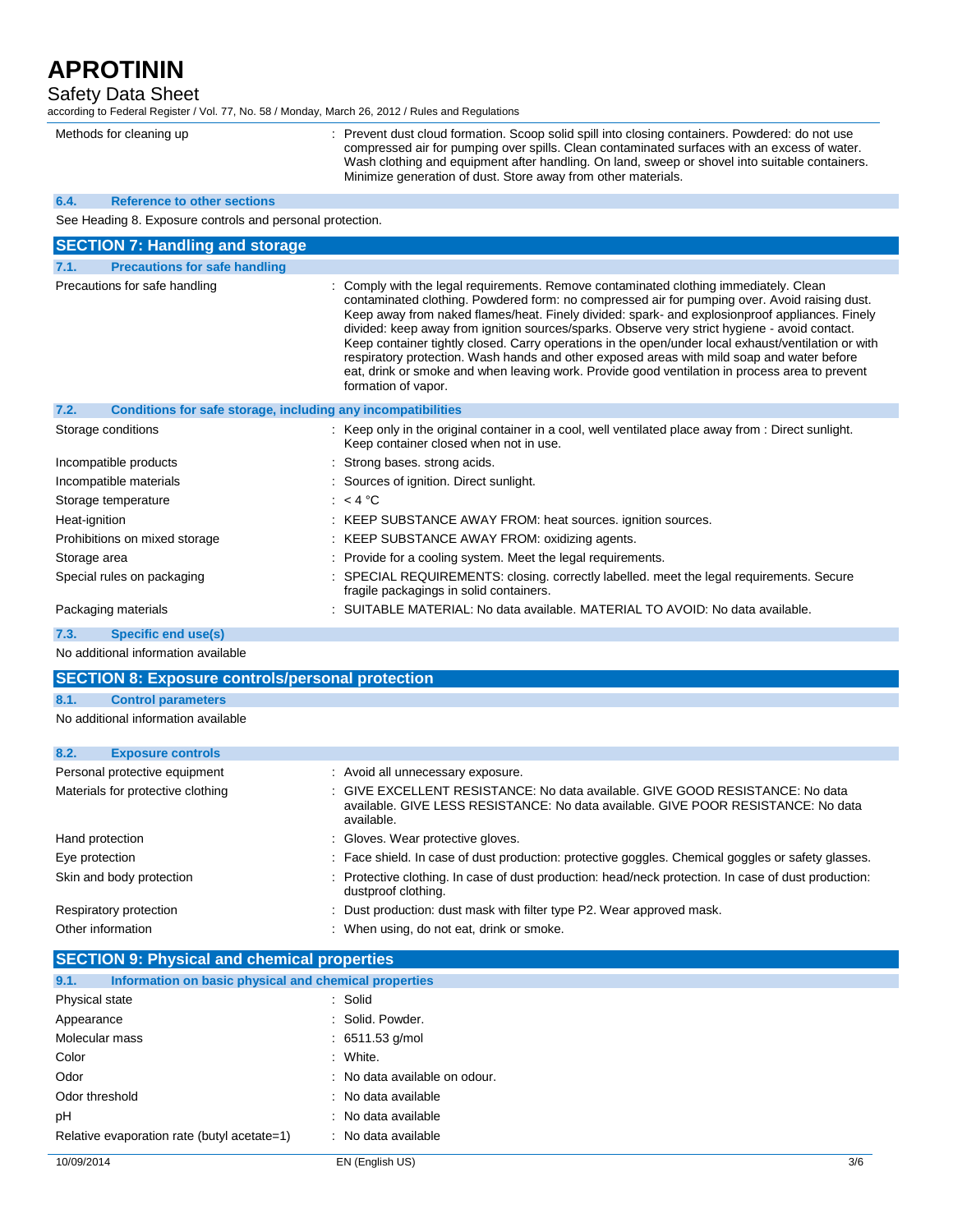## Safety Data Sheet

according to Federal Register / Vol. 77, No. 58 / Monday, March 26, 2012 / Rules and Regulations

| Melting point                   |                           | ٠ | No data available                   |
|---------------------------------|---------------------------|---|-------------------------------------|
| Freezing point                  |                           |   | No data available                   |
| Boiling point                   |                           |   | No data available                   |
| Flash point                     |                           |   | No data available                   |
| Self ignition temperature       |                           |   | No data available                   |
|                                 | Decomposition temperature |   | No data available                   |
| Flammability (solid, gas)       |                           |   | No data available                   |
| Vapor pressure                  |                           |   | No data available                   |
| Relative vapor density at 20 °C |                           |   | No data available                   |
| Relative density                |                           |   | No data available                   |
| Solubility                      |                           |   | Soluble in water.<br>Water: soluble |
| Log Pow                         |                           |   | No data available                   |
| Log Kow                         |                           |   | No data available                   |
| Viscosity, kinematic            |                           |   | No data available                   |
| Viscosity, dynamic              |                           |   | No data available                   |
| Explosive properties            |                           |   | No data available                   |
| Oxidizing properties            |                           |   | No data available                   |
| <b>Explosive limits</b>         |                           |   | No data available                   |
| 9.2.                            | <b>Other information</b>  |   |                                     |
|                                 |                           |   |                                     |

| VOC content |  |
|-------------|--|

 $\therefore$  0 %

| <b>SECTION 10: Stability and reactivity</b>           |                                                                                                                               |
|-------------------------------------------------------|-------------------------------------------------------------------------------------------------------------------------------|
| 10.1.<br><b>Reactivity</b>                            |                                                                                                                               |
|                                                       | On burning: release of toxic and corrosive gases/vapours (nitrous vapours, sulphur oxides, carbon monoxide - carbon dioxide). |
| 10.2.<br><b>Chemical stability</b>                    |                                                                                                                               |
| No data available. Not established.                   |                                                                                                                               |
| 10.3.<br><b>Possibility of hazardous reactions</b>    |                                                                                                                               |
| Not established.                                      |                                                                                                                               |
| <b>Conditions to avoid</b><br>10.4.                   |                                                                                                                               |
| Direct sunlight. Extremely high or low temperatures.  |                                                                                                                               |
| <b>Incompatible materials</b><br>10.5.                |                                                                                                                               |
| strong acids. Strong bases.                           |                                                                                                                               |
| <b>Hazardous decomposition products</b><br>10.6.      |                                                                                                                               |
| fume. Carbon monoxide. Carbon dioxide.                |                                                                                                                               |
| <b>SECTION 11: Toxicological information</b>          |                                                                                                                               |
| <b>Information on toxicological effects</b><br>11.1.  |                                                                                                                               |
|                                                       |                                                                                                                               |
| Acute toxicity                                        | : Not classified                                                                                                              |
| Skin corrosion/irritation                             | : Not classified                                                                                                              |
| Serious eye damage/irritation                         | Not classified                                                                                                                |
| Respiratory or skin sensitization                     | : Not classified                                                                                                              |
| Germ cell mutagenicity                                | : Not classified                                                                                                              |
| Carcinogenicity                                       | Not classified                                                                                                                |
| Reproductive toxicity                                 | : Not classified                                                                                                              |
| Specific target organ toxicity (single exposure)      | : Not classified                                                                                                              |
|                                                       |                                                                                                                               |
| Specific target organ toxicity (repeated<br>exposure) | : Not classified                                                                                                              |
| Aspiration hazard                                     | : Not classified                                                                                                              |
|                                                       |                                                                                                                               |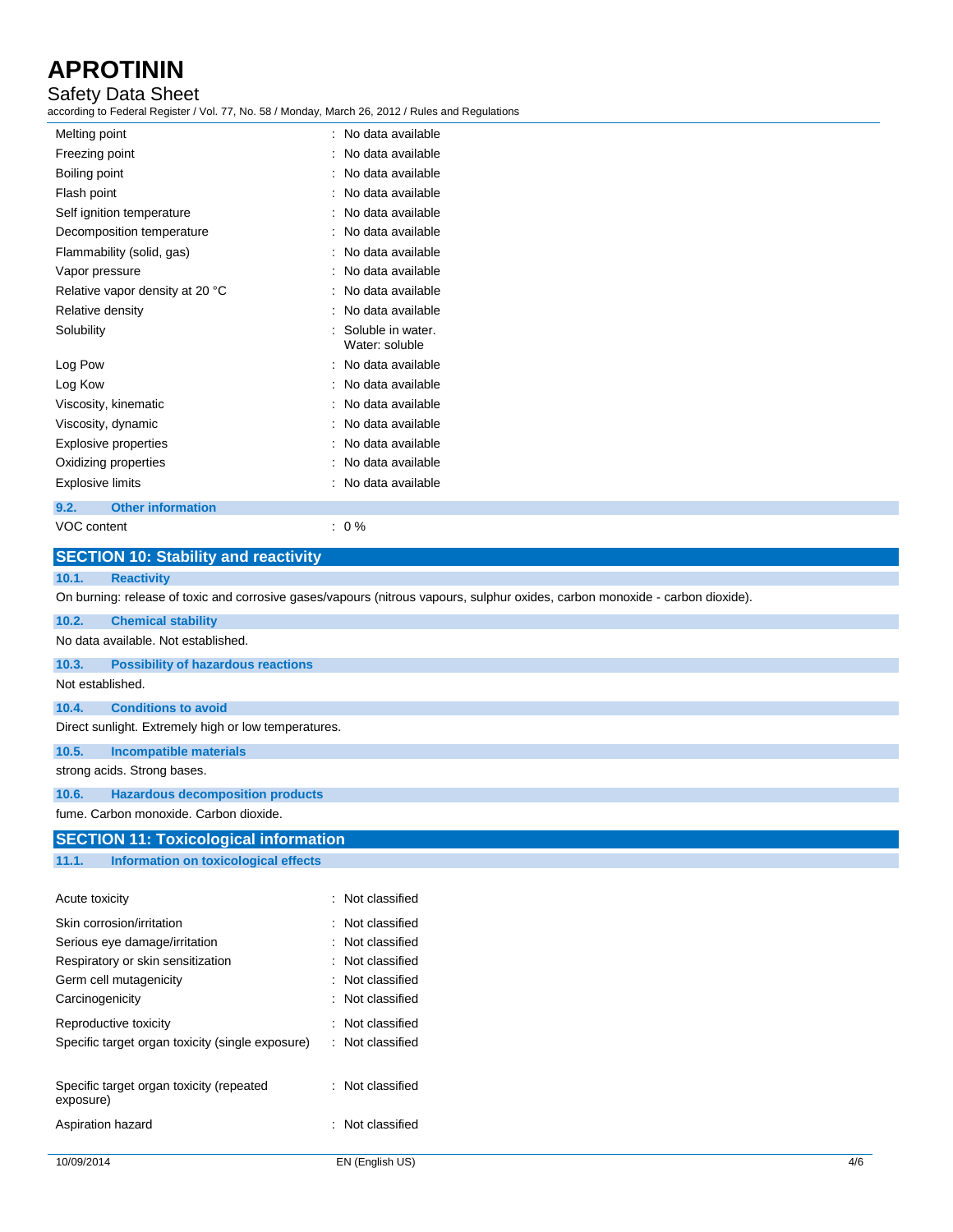### Safety Data Sheet

| Sarety Data Sheet<br>according to Federal Register / Vol. 77, No. 58 / Monday, March 26, 2012 / Rules and Regulations |                                                                                                                                                                                                                                                                                                                                                                                                                                                                                                                                                                                                                                                                                                                                                                         |
|-----------------------------------------------------------------------------------------------------------------------|-------------------------------------------------------------------------------------------------------------------------------------------------------------------------------------------------------------------------------------------------------------------------------------------------------------------------------------------------------------------------------------------------------------------------------------------------------------------------------------------------------------------------------------------------------------------------------------------------------------------------------------------------------------------------------------------------------------------------------------------------------------------------|
| Potential Adverse human health effects and<br>symptoms                                                                | : Based on available data, the classification criteria are not met.                                                                                                                                                                                                                                                                                                                                                                                                                                                                                                                                                                                                                                                                                                     |
| Chronic symptoms                                                                                                      | : ON CONTINUOUS/REPEATED EXPOSURE/CONTACT: Skin rash/inflammation. Respiratory<br>difficulties.                                                                                                                                                                                                                                                                                                                                                                                                                                                                                                                                                                                                                                                                         |
| <b>SECTION 12: Ecological information</b>                                                                             |                                                                                                                                                                                                                                                                                                                                                                                                                                                                                                                                                                                                                                                                                                                                                                         |
| <b>Toxicity</b><br>12.1.                                                                                              |                                                                                                                                                                                                                                                                                                                                                                                                                                                                                                                                                                                                                                                                                                                                                                         |
| Ecology - air                                                                                                         | : Not classified as dangerous for the ozone layer (Regulation (EC) No 1005/2009).                                                                                                                                                                                                                                                                                                                                                                                                                                                                                                                                                                                                                                                                                       |
| Ecology - water                                                                                                       | : Mild water pollutant (surface water). No data available on ecotoxicity.                                                                                                                                                                                                                                                                                                                                                                                                                                                                                                                                                                                                                                                                                               |
| 12.2.<br><b>Persistence and degradability</b>                                                                         |                                                                                                                                                                                                                                                                                                                                                                                                                                                                                                                                                                                                                                                                                                                                                                         |
| <b>APROTININ (9087-70-1)</b>                                                                                          |                                                                                                                                                                                                                                                                                                                                                                                                                                                                                                                                                                                                                                                                                                                                                                         |
| Persistence and degradability                                                                                         | Biodegradability in water: no data available. Not established.                                                                                                                                                                                                                                                                                                                                                                                                                                                                                                                                                                                                                                                                                                          |
| 12.3.<br><b>Bioaccumulative potential</b>                                                                             |                                                                                                                                                                                                                                                                                                                                                                                                                                                                                                                                                                                                                                                                                                                                                                         |
| <b>APROTININ (9087-70-1)</b>                                                                                          |                                                                                                                                                                                                                                                                                                                                                                                                                                                                                                                                                                                                                                                                                                                                                                         |
| Bioaccumulative potential                                                                                             | No bioaccumulation data available. Not established.                                                                                                                                                                                                                                                                                                                                                                                                                                                                                                                                                                                                                                                                                                                     |
| 12.4.<br><b>Mobility in soil</b>                                                                                      |                                                                                                                                                                                                                                                                                                                                                                                                                                                                                                                                                                                                                                                                                                                                                                         |
| No additional information available                                                                                   |                                                                                                                                                                                                                                                                                                                                                                                                                                                                                                                                                                                                                                                                                                                                                                         |
| 12.5.<br><b>Other adverse effects</b>                                                                                 |                                                                                                                                                                                                                                                                                                                                                                                                                                                                                                                                                                                                                                                                                                                                                                         |
| Other information                                                                                                     | : Avoid release to the environment.                                                                                                                                                                                                                                                                                                                                                                                                                                                                                                                                                                                                                                                                                                                                     |
| <b>SECTION 13: Disposal considerations</b>                                                                            |                                                                                                                                                                                                                                                                                                                                                                                                                                                                                                                                                                                                                                                                                                                                                                         |
| 13.1.<br><b>Waste treatment methods</b>                                                                               |                                                                                                                                                                                                                                                                                                                                                                                                                                                                                                                                                                                                                                                                                                                                                                         |
| Waste disposal recommendations                                                                                        | : Remove waste in accordance with local and/or national regulations. Hazardous waste shall not<br>be mixed together with other waste. Different types of hazardous waste shall not be mixed<br>together if this may entail a risk of pollution or create problems for the further management of the<br>waste. Hazardous waste shall be managed responsibly. All entities that store, transport or handle<br>hazardous waste shall take the necessary measures to prevent risks of pollution or damage to<br>people or animals. Dissolve or mix with a combustible solvent. Remove to an authorized<br>incinerator equipped with an afterburner and a flue gas scrubber with energy recovery. Dispose<br>in a safe manner in accordance with local/national regulations. |
| Additional information                                                                                                | : Hazardous waste according to Directive 2008/98/EC.                                                                                                                                                                                                                                                                                                                                                                                                                                                                                                                                                                                                                                                                                                                    |
| Ecology - waste materials                                                                                             | : Avoid release to the environment.                                                                                                                                                                                                                                                                                                                                                                                                                                                                                                                                                                                                                                                                                                                                     |
| <b>SECTION 14: Transport information</b>                                                                              |                                                                                                                                                                                                                                                                                                                                                                                                                                                                                                                                                                                                                                                                                                                                                                         |
| In accordance with DOT                                                                                                |                                                                                                                                                                                                                                                                                                                                                                                                                                                                                                                                                                                                                                                                                                                                                                         |
| No dangerous good in sense of transport regulations<br><b>Additional information</b>                                  |                                                                                                                                                                                                                                                                                                                                                                                                                                                                                                                                                                                                                                                                                                                                                                         |
| Other information                                                                                                     | : No supplementary information available.                                                                                                                                                                                                                                                                                                                                                                                                                                                                                                                                                                                                                                                                                                                               |
|                                                                                                                       |                                                                                                                                                                                                                                                                                                                                                                                                                                                                                                                                                                                                                                                                                                                                                                         |
| <b>ADR</b>                                                                                                            |                                                                                                                                                                                                                                                                                                                                                                                                                                                                                                                                                                                                                                                                                                                                                                         |
| Transport document description                                                                                        | : UN N/A                                                                                                                                                                                                                                                                                                                                                                                                                                                                                                                                                                                                                                                                                                                                                                |
| Packing group (ADR)                                                                                                   | : N/A                                                                                                                                                                                                                                                                                                                                                                                                                                                                                                                                                                                                                                                                                                                                                                   |
| Hazard identification number (Kemler No.)                                                                             | : N/A                                                                                                                                                                                                                                                                                                                                                                                                                                                                                                                                                                                                                                                                                                                                                                   |
| Classification code (ADR)                                                                                             | : N/A                                                                                                                                                                                                                                                                                                                                                                                                                                                                                                                                                                                                                                                                                                                                                                   |
|                                                                                                                       |                                                                                                                                                                                                                                                                                                                                                                                                                                                                                                                                                                                                                                                                                                                                                                         |
| <b>Transport by sea</b><br>No additional information available                                                        |                                                                                                                                                                                                                                                                                                                                                                                                                                                                                                                                                                                                                                                                                                                                                                         |
| Air transport                                                                                                         |                                                                                                                                                                                                                                                                                                                                                                                                                                                                                                                                                                                                                                                                                                                                                                         |
| No additional information available<br><b>OFOTION AFT Descriptions information</b>                                    |                                                                                                                                                                                                                                                                                                                                                                                                                                                                                                                                                                                                                                                                                                                                                                         |

| <b>SECTION 15: Regulatory information</b>                                     |
|-------------------------------------------------------------------------------|
| <b>15.1. US Federal regulations</b>                                           |
| <b>APROTININ (9087-70-1)</b>                                                  |
| Not listed on the United States TSCA (Toxic Substances Control Act) inventory |